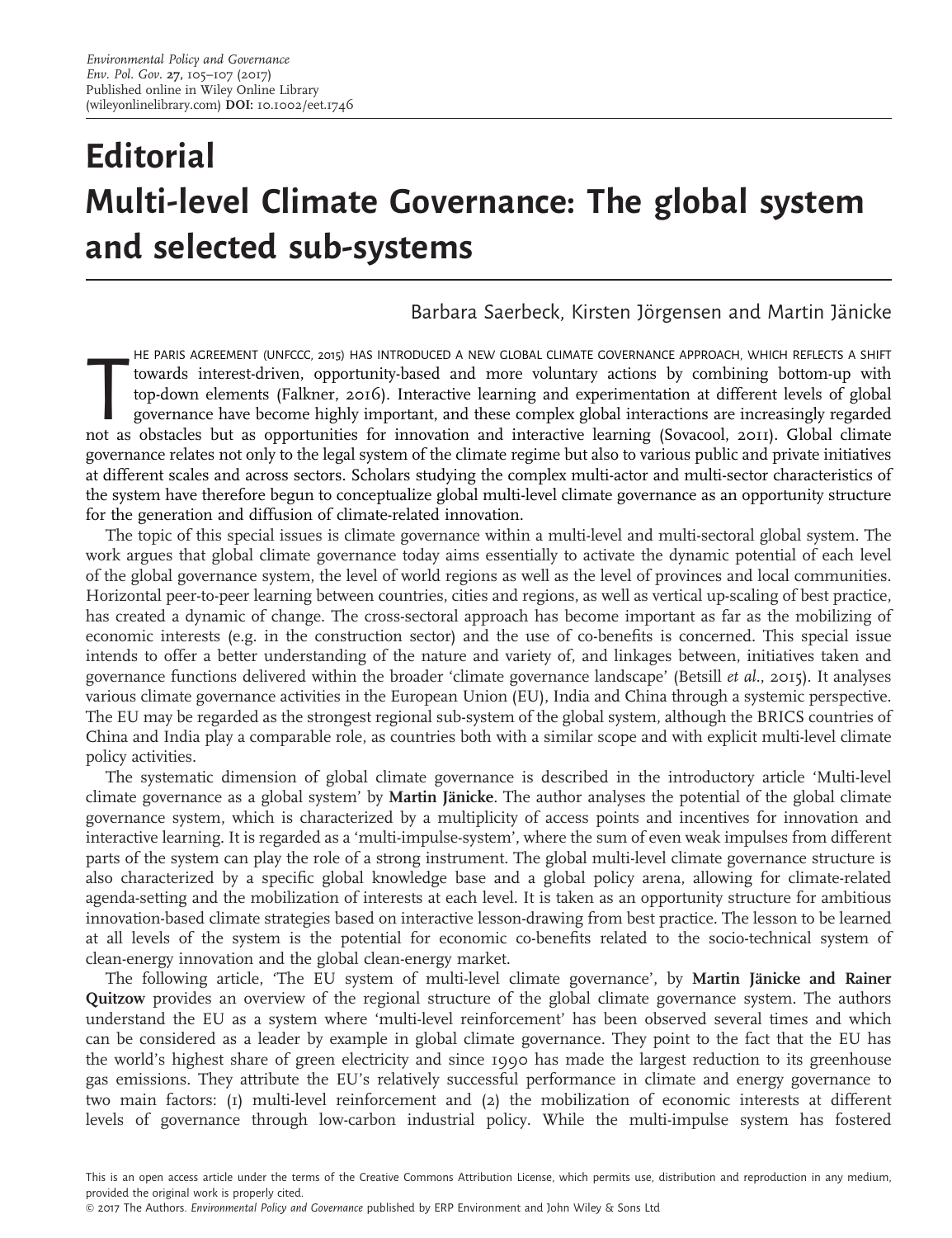interactive learning from best practice and provided an opportunity structure for innovation and its rapid diffusion, the economic co-benefits of climate protection have been successfully mobilized by a multi-sectoral approach. As a result, sub-national levels of governance are beginning to assume an increasingly important role in reinforcing climate and energy governance. This is illustrated by examples from pioneer countries (Denmark, UK, Germany), as well as laggards and waverers in the field of national climate and energy policy.

Similar to the EU, India has applied measures and policies to take advantage of the systemic opportunities offered by multi-level climate governance. Although India is a nation-state and not a supra-national body like the EU, it is also a federal state with an explicit multi-level climate governance approach. Kirsten Jörgensen and Christian Wagner explore the bilateral cooperation between the EU and India in their article 'Low carbon governance in multi-level structures: EU/India relations on energy and climate'. Since 2000, the EU, a leader in global climate politics, has been looking for alternative avenues through which to enforce climate policy relations with other countries across the world. Employing a multi-level governance lens, the work explores EU/India bilateral energy and climate relations, finding that there are strong opportunities for mutually beneficial cooperation on low carbon development. Although the various forms of cooperation between India's national government and states do offer room for linkages between the EU and India, the authors find that neither side has been able to unleash the stimulating and accelerating impact that multi-level reinforcement could have on their energy and climate relations.

Focusing on India's multi-level system, Radhika Khosla and Ambuj Sagar examine the implementation of emerging multi-level governance in the climate arena for effective low-carbon technology deployment in developing countries, drawing on India's experience of energy-efficient buildings. They state that compared to the strong bottom-up movement of climate-related policy innovations in Europe, the Indian approach is more top-down. They underline the role of national 'missions' under the country's climate action plan under India's national government as ambitious strategic approaches. These missions rely on the active involvement of sub-national governments, private actors and international institutions and address various climate-relevant sectors. Specifically, the authors analyse how the key dimensions underlying technological change (technology, finance, knowledge and policies) flow across multiple levels (international, national and sub-national) to shape technology availability and deployment. In doing so, they highlight issues and conditions associated with effective technology diffusion in developing countries and their implications for the UN Climate Convention's Technology Mechanism, such as the need for a more effective involvement at the local level.

Finally, Miranda Schreurs in her article 'Multi-level climate governance in China' argues that multi-level governance within China's authoritarian state acts both as a constraint to the central government's ambitious pollution control and climate change goals and as an opportunity, which is used to promote innovation and experimentation and to further central government ambitions. She argues that China's multi-tiered administrative system has provided opportunities for the government to introduce and test new policies and programmes at the regional level before expanding them to the national level. The article also shows that the dramatic reduction in coal consumption since 2013 was heavily influenced by the sub-national level, although the national government originally took the lead. A strong motive for sub-national participation in the Chinese climate policy process was the burden of heavy air pollution.

The articles in this special issue show that global climate policy occurs within a system of multi-level and multi-sectoral governance with each level having its own potential. It provides a stable and even irreversible opportunity structure that offers several mechanisms which help to reinforce and maintain progress and which are crucial for a global agreement. While this dynamic system of multi-level governance is most advanced in the EU compared to other world regions, the concept proves helpful in explaining bilateral and global climate governance agreements. For example, the EU and India have intensified their climate and energy relations despite their differing approaches to international climate treaties. These differences can in part be seen as a direct result of the EU's unique multi-level governance structure, which allows for pioneering behaviour and individual leadership, as well as the unique characteristics of the system, which offers the potential for horizontal and vertical interaction between European and Indian actors operating at various levels. The case of India also shows that while meaningful action on climate change requires coordination from the international to the national and local levels, successfully managing such multi-level governance to create on-the-ground impact is far from trivial. This has particular implications for how